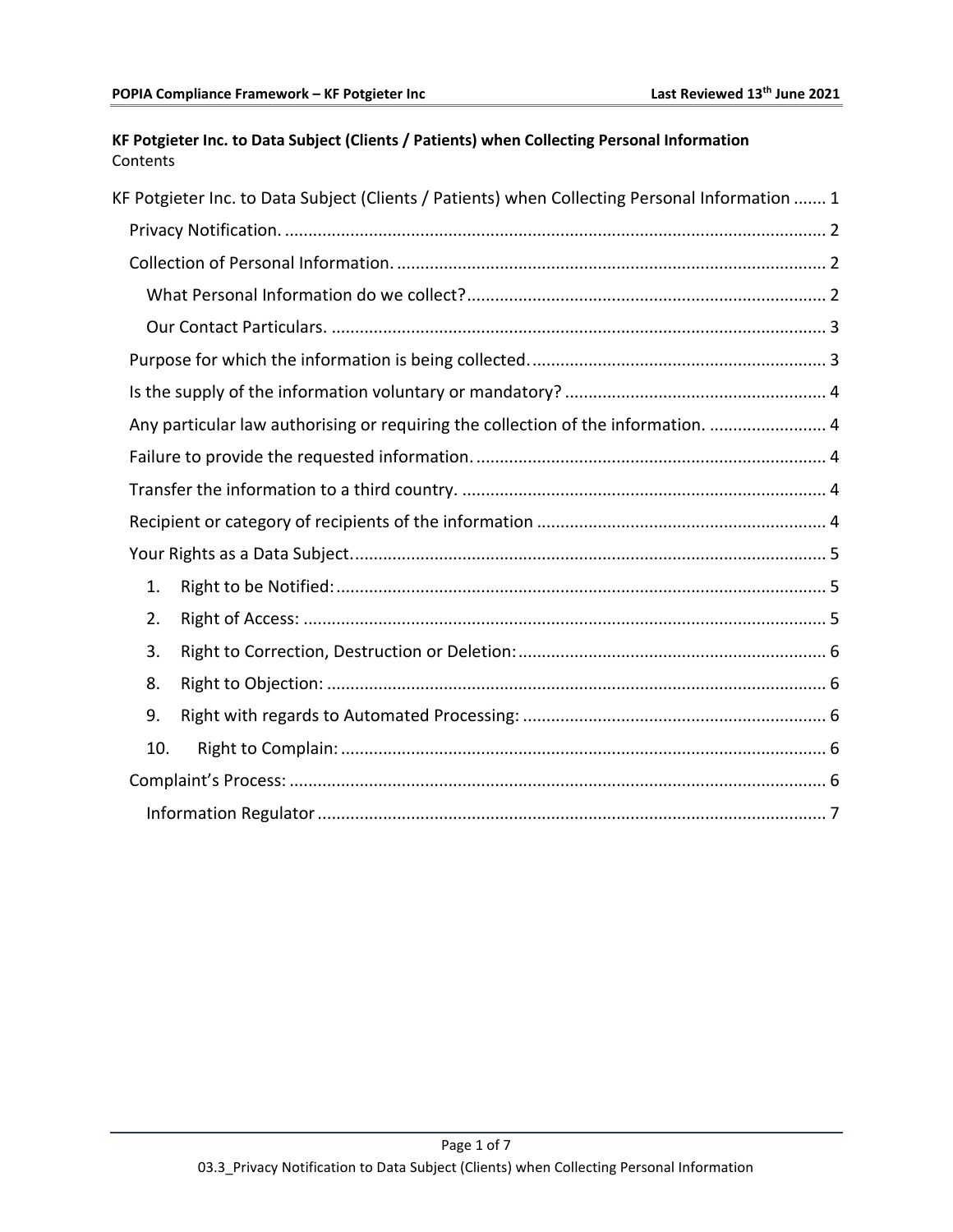## <span id="page-1-0"></span>**Privacy Notification.**

- 1. In terms of section 18 of the POPIA Act we need to make our Data Subjects aware of certain information and rights in terms of the POPIA Act. The POPIA Act do not described how we are to notify you, but the international standard is to do it with a Privacy Notification.
- 2. This Privacy Notification lets you know what happens to any Personal Information that you give to us, or any that we may collect from or about you.
- 3. This privacy notice applies to Personal Information processed by or on behalf of the Practice where we act as Responsible Party.
- 4. In this Privacy Notification you will find
	- a) what information is being collected and where the information is not collected from you, the source from which it is collected;
	- b) our name and address (where we act as the responsible party);
	- c) the purpose for which the information is being collected;
	- d) whether or not the supply of the information by you is voluntary or mandatory;
	- e) the consequences of failure to provide the information;
	- f) any particular law authorising or requiring the collection of the information;
	- g) the fact that, where applicable, we (as the responsible party) intend to transfer the information to a third country or international Practice and the level of protection afforded to the information by that third country or international Practice;
	- h) any further information such as the
		- i) recipient or category of recipients of the information;
		- ii) nature or category of the information;
		- iii) existence of the right of access to and the right to rectify the information collected;
		- iv) existence of the right to object to the processing of Personal Information as referred to in section 11(3); and
		- v) right to lodge a complaint to the Information Regulator and the contact details of the Information Regulator,

# <span id="page-1-1"></span>**Collection of Personal Information.**

## <span id="page-1-2"></span>**What Personal Information do we collect?**

- 1. Personal Information is collected either by voluntarily action, automatic process or via third party processors.
- 2. *Voluntarily:* We have access to/collect personal information that you voluntarily give us via email or other direct contact from you.
	- 2.1. Typically, we may collect, use and store the following categories of personal information about you: (but not limited to) -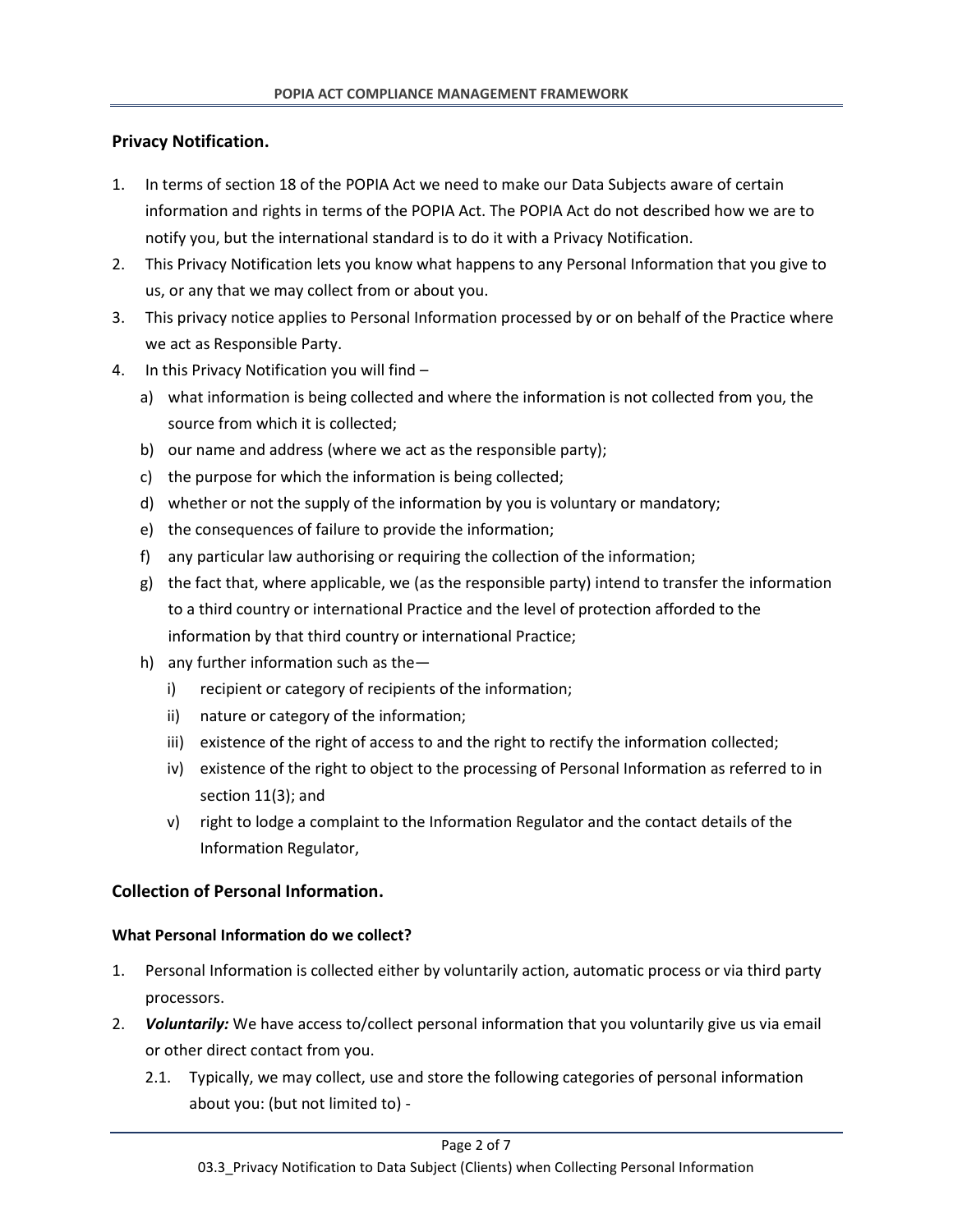- a) Identifying particulars for example names, identification numbers, company registration numbers, etc. for accounting, service delivery and payment purposes;
- b) Contact information for example addresses, telephone numbers, e-mail address, etc;
- c) Personal Information you choose to provide to us;
- d) Personal Information when you contact us directly;
- e) Personal Information you provide through our websites.
- f) Personal Information from former, current and prospective clients, our suppliers and their employees, as well as contractors and others;
- 3. *Automatic:* We may also have access / collect Personal information that we collect automatically when you visit our website.
- 4. *Third Parties:* We may also collect information about you through our trusted third-party sources to assist us in providing product and service offerings to you.
- 5. In terms of the POPIA Act we must have accurate and up to date information about you. Please check that your personal details are correct whenever you visit us and inform us of any changes.
- 6. Personal Information is collected directly from our Data Subjects. We may also use other sources, subject to restrictions under applicable law, to assist in obtaining relevant Personal Information about you.

### <span id="page-2-0"></span>**Our Contact Particulars.**

| <b>Practice Name:</b>    | KF Potgieter Inc.                        |
|--------------------------|------------------------------------------|
| <b>Physical Address:</b> | c/o Hospital & Breda Street, Paarl, 7646 |
| <b>E-Mail Address:</b>   | physios@paarlphysios.co.za               |
| <b>Contact Number:</b>   | + 27 21 870 1344                         |

## <span id="page-2-1"></span>**Purpose for which the information is being collected.**

- 1. We will only use your personal information when the law allows us to. Most commonly, we will use your personal information in the following circumstances:
	- a) The processing is necessary to perform a contract with you or take steps to enter into a contract at your request.
	- b) The processing is necessary for us to comply with a relevant legal obligation.
	- c) The processing is necessary for our legitimate interests (or those of a third party) and your interests and fundamental rights do not override those interests.
	- d) You have consented to the processing.
	- e) We may also use your personal information in the following situations:

#### Page 3 of 7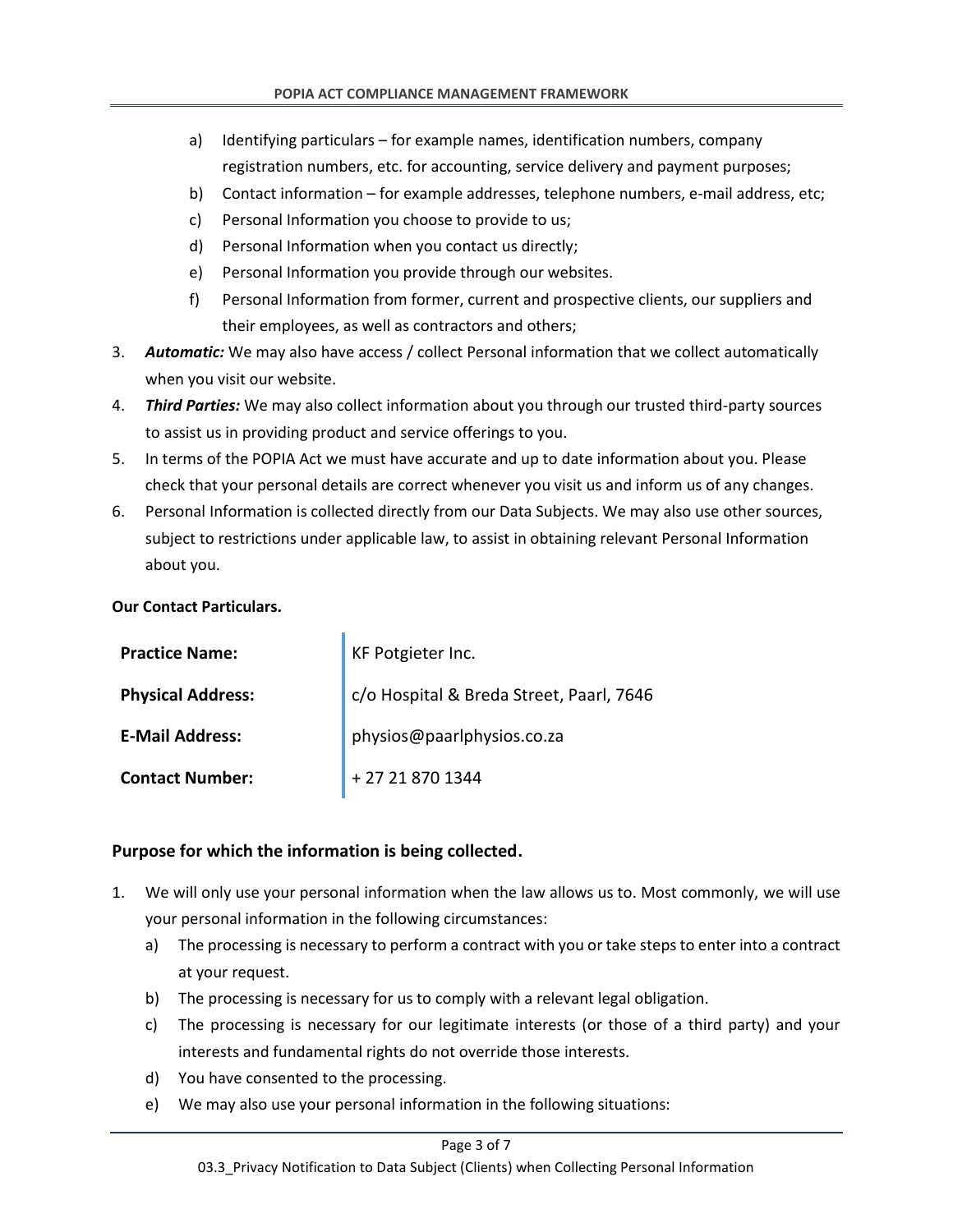- i Where we need to protect your interests (or someone else's interests).
- ii Where it is needed in the public interest or for official purposes.
- 2. We only collect Personal Information for the specific, explicitly defined and lawful purpose of conducting our business.
- 3. Direct Marketing
	- 3.1. We may use your personal information to periodically send you direct marketing communications about products or our related services that we think may be of interest to you. This will be in the form of email, post, [SMS or targeted online advertisements]. We limit direct marketing to a reasonable and proportionate level, based on the information we have about you.
	- 3.2. Where opt-in consent is required, we will ask for your consent.
	- **3.3.** You have a right to stop receiving direct marketing at any time you can do this by following the opt-out or unsubscribe links located in the electronic communications (such as emails) you receive from us, by contacting us, or by emailing us.

## <span id="page-3-0"></span>**Is the supply of the information voluntary or mandatory?**

Supplying of certain types of information is mandatory in terms of legislation and regulations. For example, in terms of the Consumer Protection Act, a supplier of goods or services must provide a written record of each transaction to the consumer to whom any goods or services are supplied. In terms of the Basic Conditions of Employment Act we need to process certain Personal Information from our employees.

## <span id="page-3-1"></span>**Any particular law authorising or requiring the collection of the information.**

If your Personal Information is collected in terms of a particular law authorising or requiring the collection of the information, we will take steps to ensure that you are aware of that.

## <span id="page-3-2"></span>**Failure to provide the requested information.**

This personal information is required to enter into a contract with you (such as in anticipation of a services level agreement) or to perform a contract with you (such as to provide services at your request), and failure to provide any information may result in our inability to provide you the requested services or products.

## <span id="page-3-3"></span>**Transfer the information to a third country.**

If your Personal Information is transferred outside the Republic of South Africa to third party service providers, we will take steps to ensure that your Personal Information receives the same level of protection as if it remained within the Republic.

## <span id="page-3-4"></span>**Recipient or category of recipients of the information**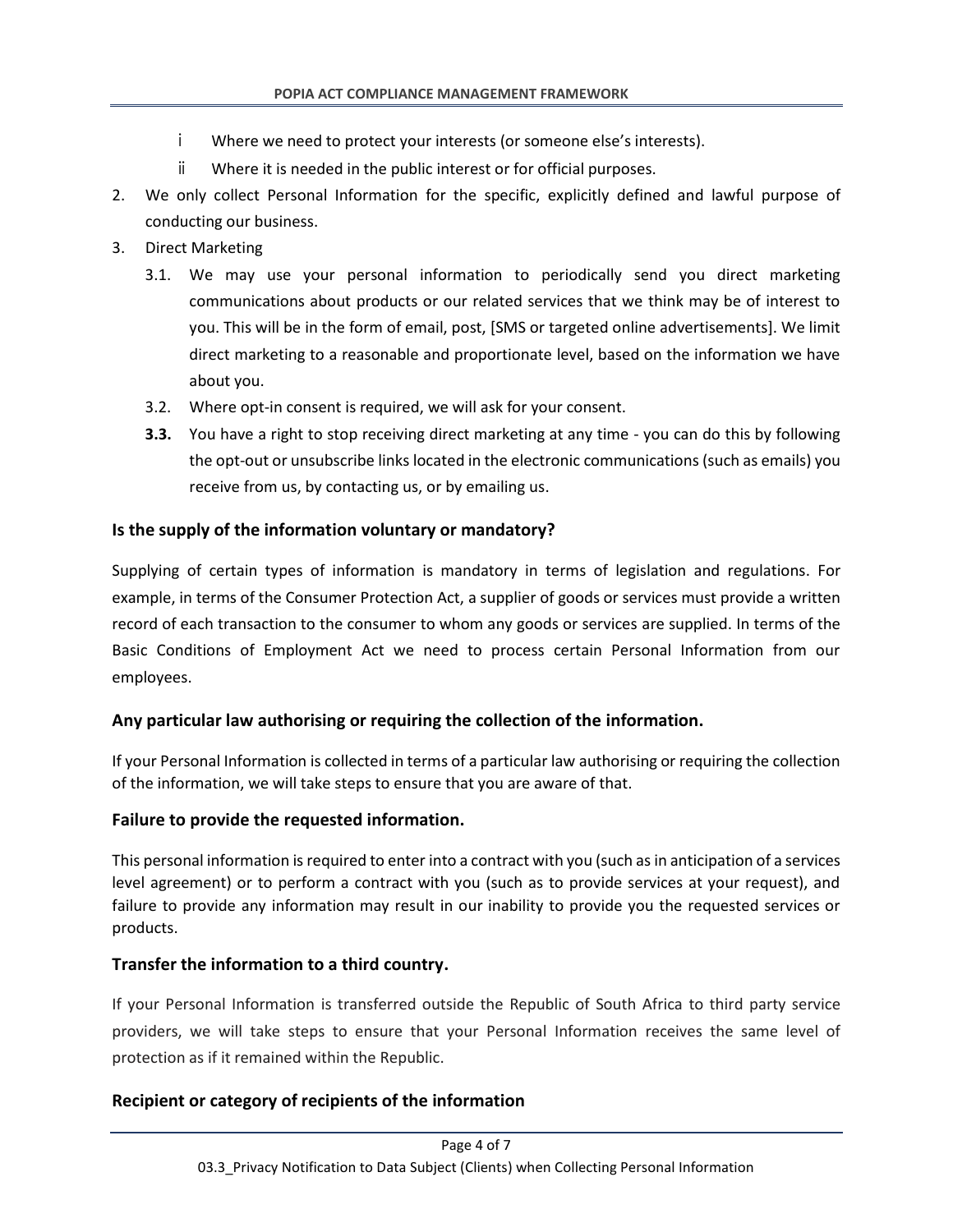Your Personal Information will be treated as prescribed by the 8 Conditions for the Lawful Processing of Personal Information in the POPIA Act. We may share your Personal Information with:

- 1. *Partners & Affiliated Companies* Any partner or affiliated company.
- 2. *Service Providers* We may disclose the information we collect from you to third party contractors, technology and other service providers or agents who perform functions on our behalf, or are engaged with us. These service providers are allowed to access and use the information we make available to them only as needed to perform their functions and for no other purposes, subject to appropriate contractual restrictions and security measures.
- 3. *In Response to Legal Process* We may disclose the information we collect from you in order to comply with the law, a legal proceeding, court order, or other legal process, such as in response to a court order or a subpoena.

## 4. *Third Parties –*

- a) third parties used to facilitate payment transactions, for example clearing houses, clearing systems, financial institutions, and transaction beneficiaries.
- b) third parties where you have a relationship with that third party, and you have consented to us sending information (for example social media sites or other third-party application providers);
- c) third parties for marketing purposes (e.g., our partners and other third parties with whom we work and whose products or services we think will interest you in the operation of your business activities. For example, financial services Practices (such as banks, insurers, finance providers), payment solutions providers, software and services providers that provide business solutions);
- **5.** *To Protect Us and Others* We also may disclose the information we collect from you where we believe it is necessary to investigate, prevent, or take action regarding illegal activities, suspected fraud, situations involving potential threats to the safety of any person, violations of this Privacy Notification, or as evidence in litigation in which we are involved.
- **6.** *Government* Government bodies, regulators and any other third party necessary to meet our legal and regulatory obligations.
- **7.** *Professional Advisors* our own professional advisors and auditors for the purpose of seeking professional advice or to meet our audit responsibilities.

## <span id="page-4-0"></span>**Your Rights as a Data Subject.**

As a Data Subject in terms of the POPIA Act, you do have the following rights:

## <span id="page-4-1"></span>1. **Right to be Notified:**

The right to be notified that -

- (i) Personal Information about you is being collected our Section 18 Privacy Notification; and
- (ii) your Personal Information has been accessed or acquired by an unauthorised person;

## <span id="page-4-2"></span>**2. Right of Access:**

The right to establish whether we hold Personal Information of you and to request access to your Personal Information – use our form *03.8\_PAIA Form C\_ Request for Access to Record of Private Body*;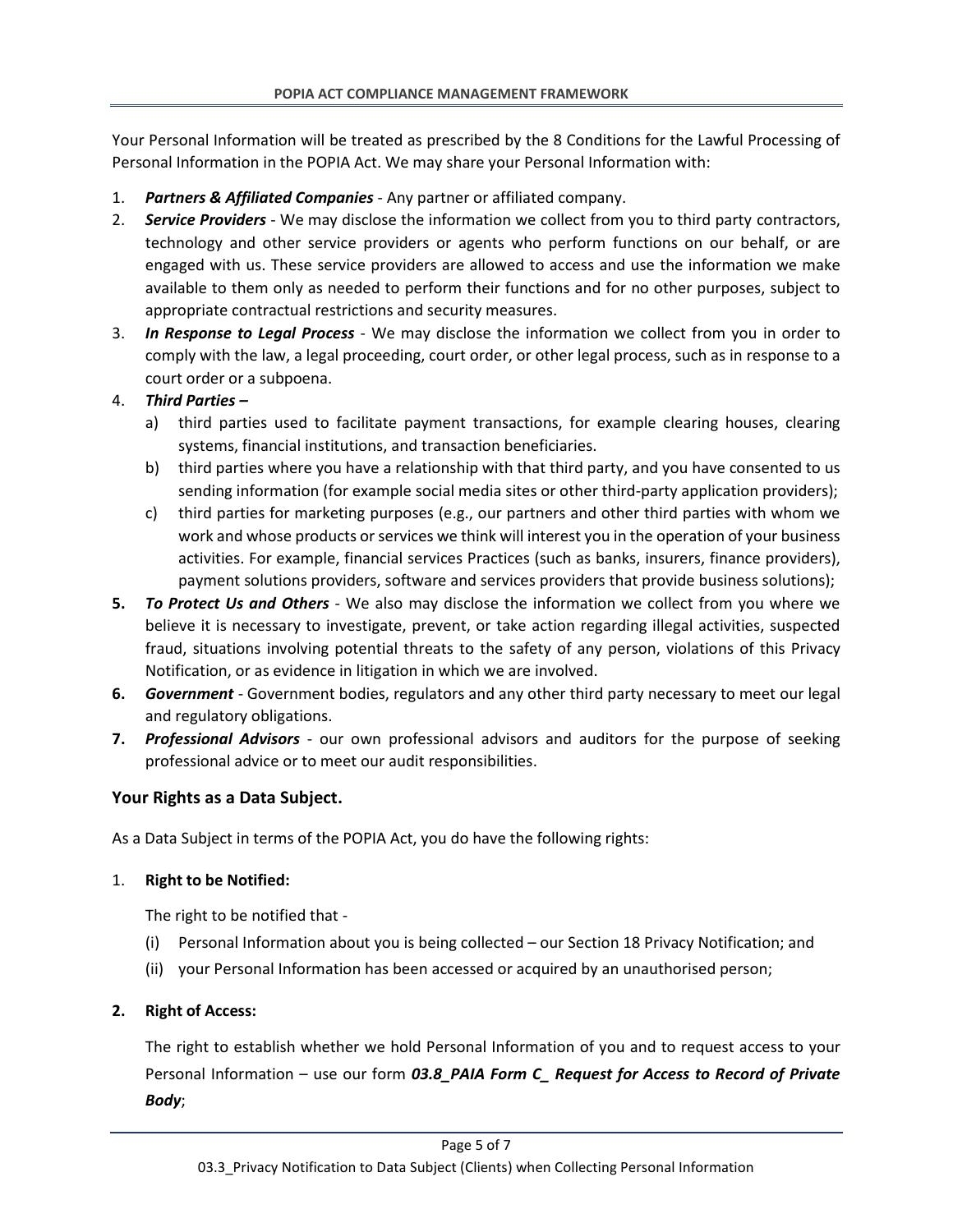### <span id="page-5-0"></span>**3. Right to Correction, Destruction or Deletion:**

The right to request, where necessary, the correction, destruction or deletion of your Personal Information – use our form *03.7\_Request Correction Deletion Personal Information*;

### <span id="page-5-1"></span>**8. Right to Objection:**

The right to object –

- a) on reasonable grounds relating to your particular situation to the processing of your Personal Information;
- b) to the processing of your Personal Information
	- (i) at any time for purposes of direct marketing; or
	- (ii) for purposes of direct marketing by means of unsolicited electronic communications

### – use our form *03.6\_Objection to the Processing of Personal Information*.

### <span id="page-5-2"></span>**9. Right with regards to Automated Processing:**

The right not to be subject, under certain circumstances, to a decision which is based solely on the basis of the automated processing of your Personal Information intended to provide a profile of you.

#### <span id="page-5-3"></span>**10. Right to Complain:**

The right to  $-$ 

- a) submit a complaint to the Regulator regarding the alleged interference with the protection of the Personal Information of any Data Subject or to submit a complaint to the Regulator in respect of a determination of an adjudicator as; and
- b) to institute civil proceedings regarding the alleged interference with the protection of your Personal Information.

### <span id="page-5-4"></span>**Complaint's Process:**

If you believe that this office has not replied to your access request or has not handled your Personal Information in a reasonable manner, please address your concerns first with our Information Officer. You may also choose to make a complaint to the Information Regulator.

| <b>Information Officer:</b>           | Hesti Steyn          |
|---------------------------------------|----------------------|
| <b>Deputy Information</b><br>Officer: | Karin Potgieter      |
| <b>E-Mail Address:</b>                | mssteyn648@gmail.com |